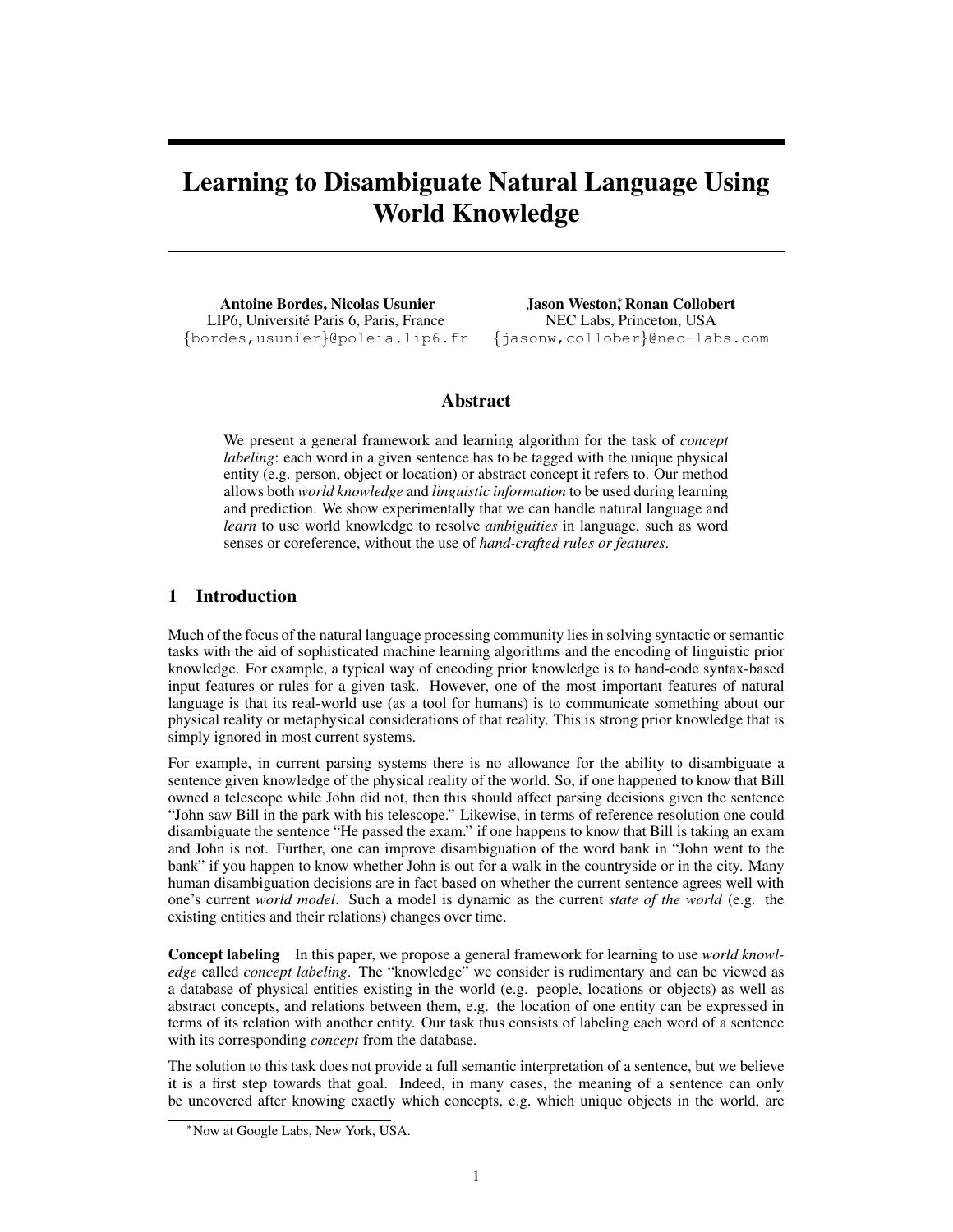involved. If one wants to interpret "He passed the exam", one has to infer not only that "He" refers to a "John", and "exam" to a school test, but also exactly which "John" and which test it was. In that sense, concept labeling is more general than the traditional tasks like word-sense disambiguation, co-reference resolution, and named-entity recognition, and can be seen as a unification of them.

**Learning algorithm** We then go on to propose a tractable algorithm for this task that seamlessly learns to integrate both world knowledge and linguistic content of a sentence *without the use of any hand-crafted rules or features*. This is a challenging goal and standard algorithms do not achieve it. Our algorithm is first evaluated on human generated sentences from RoboCup commentaries [2]. Yet this data set does not involve world knowledge. Hence we present experiments using a novel simulation procedure to generate natural language and concept label pairs: the simulation generates an evolving world, together with sentences describing the successive evolutions. These experiments demonstrate that our algorithm can learn to use world knowledge for word disambiguation and reference resolution when standard methods cannot.

Although clearly only a first step towards the goal of language understanding, which is AI complete, we feel our work is an original way of tackling an important and central problem. In a nut-shell, we show one can learn (rather than engineer) to resolve ambiguities using world knowledge, which is a prerequisite for further semantic analysis, e.g. for communication.

**Previous Work** Our work concerns learning the connection between two symbolic systems: the one of natural language and the one, non-linguistic, of the concepts present in a database. Making such an association has been studied as the *symbol grounding problem* [8] in the literature. More specifically, the problem of connecting natural language to another symbolic system is called *grounded language processing* [11]. Some of such earliest works involved hand-coded parsing and no learning at all, perhaps the most famous being situated in blocks world [15]. More recent works on grounded language acquisition have focused on *learning* to match language with some other representations. Grounding text with a visual representation also in a blocks-type world was tackled in [6]. Other works use visual grounding [13, 17, 1], or a representation of the intended meaning in some formal language [18, 7, 9, 16, 2]. Example applications of such grounding include using the multimodal input to improve clustering (with respect to unimodal input) (e.g. [13]), word-sense disambiguation [1, 7] or semantic parsing [18, 9, 16, 2].

## 2 Concept Labeling

We consider the following setup. One must learn a mapping from a natural language sentence  $x \in \mathcal{X}$  to its labeling in terms of *concepts*  $y \in \mathcal{Y}$ , where *y* is an ordered set of concepts, one concept for each word in the sentence, i.e.  $y = (c_1, \ldots, c_{|x|})$  where  $c_i \in \mathcal{C}$ , the set of concepts. These concepts belong to a current model of the world which expresses one's knowledge of it. We term it a "*universe*". The framework of concept labeling is illustrated in Figure 1.

Universe We define the universe as a set of concepts and their relation to other concepts:  $U =$  $(C, \mathcal{R}_1, \ldots, \mathcal{R}_n)$  where *n* is the number of types of relation and  $\mathcal{R}_i \subset C^2$ ,  $\forall i = 1, \ldots, n$ . Much work has been done on knowledge representation itself (see [12] for an introduction). This is not the focus of this paper and so we made the simplest possible choice.

The *universe* we consider is in fact nothing more than a relational database, where records correspond to concepts and each kind of interaction between concepts is a relation table. To make things concrete we now describe the template database we use in this paper.

- 1. Each concept  $c$  of the database is identified using a unique string  $name(c)$ . Each physical object or action (verb) of the universe has its own referent. For example, two different cartons of milk will be referred to as  $\langle$ *milk1* $>$  and  $\langle$ *milk2* $>$ <sup>1</sup>.
- 2. We consider two relation tables<sup>2</sup> that can be expressed with the following formula:
	- *location*(*c*) = *c*' with *c, c*'  $\in$  *C*: the location of the concept *c* is the concept *c*'.
	- *containedby*(*c*) = *c'* with *c, c'*  $\in$  *C*: the concept *c'* physically holds the concept *c*.

<sup>&</sup>lt;sup>1</sup>Here, we use understandable strings as identifiers for clarity but they have no meaning for the system.  $2$ Of course this list is easily expanded upon. Here, we give two simple properties of physical objects.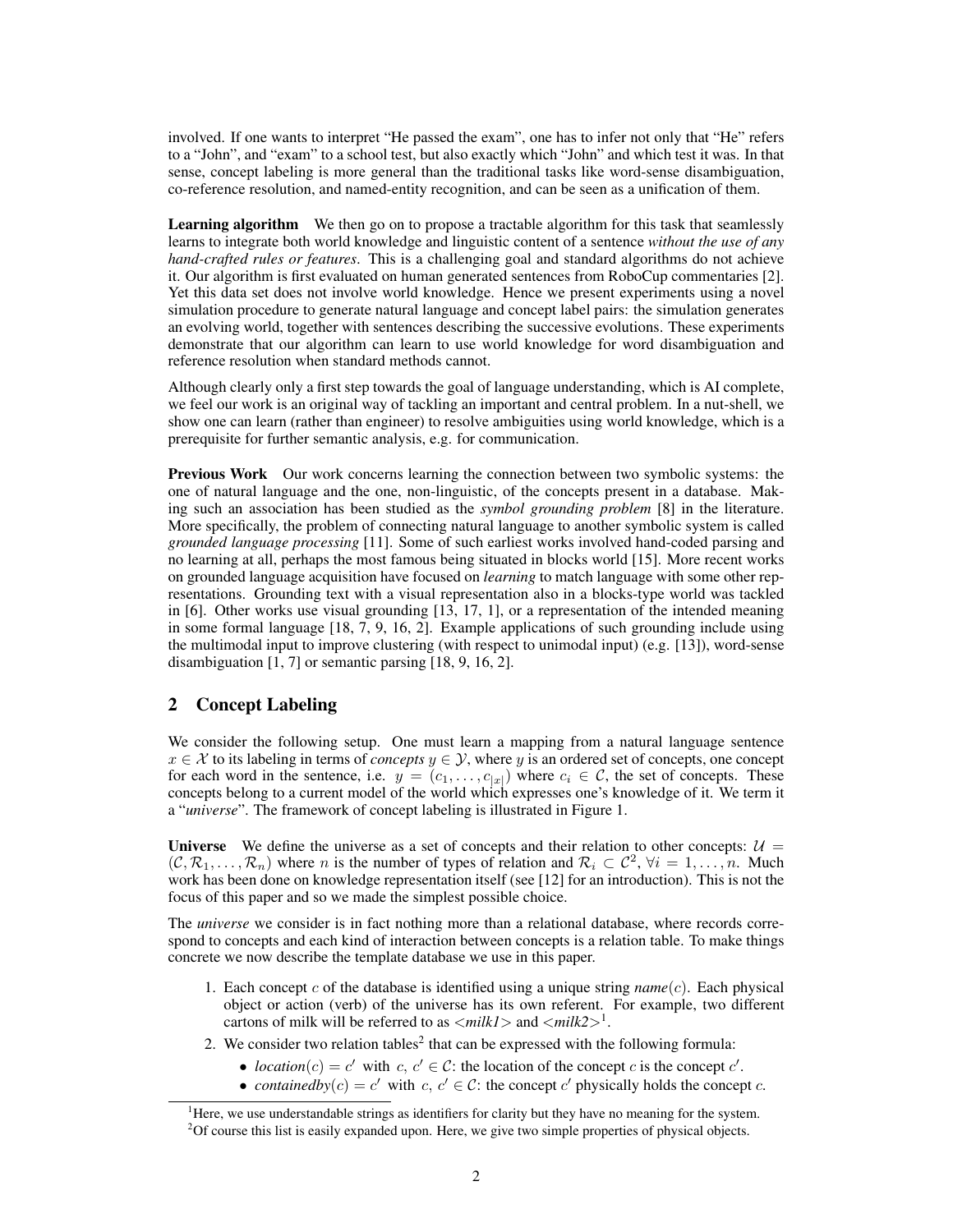

Figure 1: Concept labeling. The universe *u* contains all the known concepts that exist, and their relations. The goal is to predict the sequence *y* of the concepts that each word in the sentence *x* refers to, including the empty concept "-".



Figure 2: **Training triple.** In our setting, one trains under weak supervision. The supervision bag *b* consists of the set of concepts related to the sentence *x*. The alignment between words and concepts is not given and must be discovered.

What is this useful for? Our overall goal is to construct a semantic representation of a sentence which can be used to build and modify the underlying world model. Our approach can be applied when a current model of the environment (equivalent to our *universe*) is available. A immediate realistic setting is within a computer game environment, e.g. multiplayer Internet games. Realworld settings are also possible but require, for example, technologies for building world knowledge beyond the scope of this work.

Concept labeling on its own is necessary but not sufficient to provide a complete semantic representation; but adding a grammar as it is done in semantic parsing [18, 9, 16, 2], can provide promising semantic representations<sup>3</sup>. Hence, as a first step, simply adding semantic role labeling [10] would allow to know both the predicate concepts and the roles of other concepts with respect to those predicates. For example, "He cooks the rice" from Figure 1 would be labeled with "He/ARG1 cooks/REL the/- rice/ARG2" as well as with the concepts *y*.

Our system would then have the potential to disambiguate examples such as the following: *"John went to the kitchen and Mark stayed in the living room. He cooked the rice and served dinner."* The world knowledge that John is in the kitchen comes from the semantic representation predicted from the first sentence. This is used to resolve the pronoun "he" using further background knowledge that cooking is done in the kitchen. All of this inference could be *learnt from examples*.

Weak supervision Usually in sequence labeling, learning is carried out using fully supervised data composed of input sequences explicitly aligned with label annotations. To learn the task of concept labeling, this would result in training examples composed by triples  $\{x, y, u\} \in \mathcal{X} \times \mathcal{Y} \times \mathcal{U}$  such as the one displayed on Figure 1.

Yet, in our case, we want our model to be able to learn from weakly supervised data of just observing language given the evolving world-state context. Hence, in this paper, we consider weakly labeled training triples  $\{x, b, u\}$ : for a given input sentence *x*, the supervision *b* is a "bag" (set) of labels of size  $|x|$  (there is no information about ordering/alignment of elements of *b* to *x*). This is a realistic setting and similar to the setting of [9] except we learn to use world knowledge. An illustrating example of a training triple (*x, b, u*) is given on Figure 2. Hence, our algorithm *trains using weakly supervised triples*, such as the one depicted on the right hand side.

Why is this task challenging? The main difficulty of concept labeling arises with *ambiguous words* that can be mislabeled. A concept labeling algorithm must be able to use the available information to solve the ambiguities. In our work, we consider the following kinds of ambiguities, that can be mixed within a sentence:

<sup>&</sup>lt;sup>3</sup>Contrary to our work, current semantic parsers do not take into account any world knowledge and thus can not interact with their environment.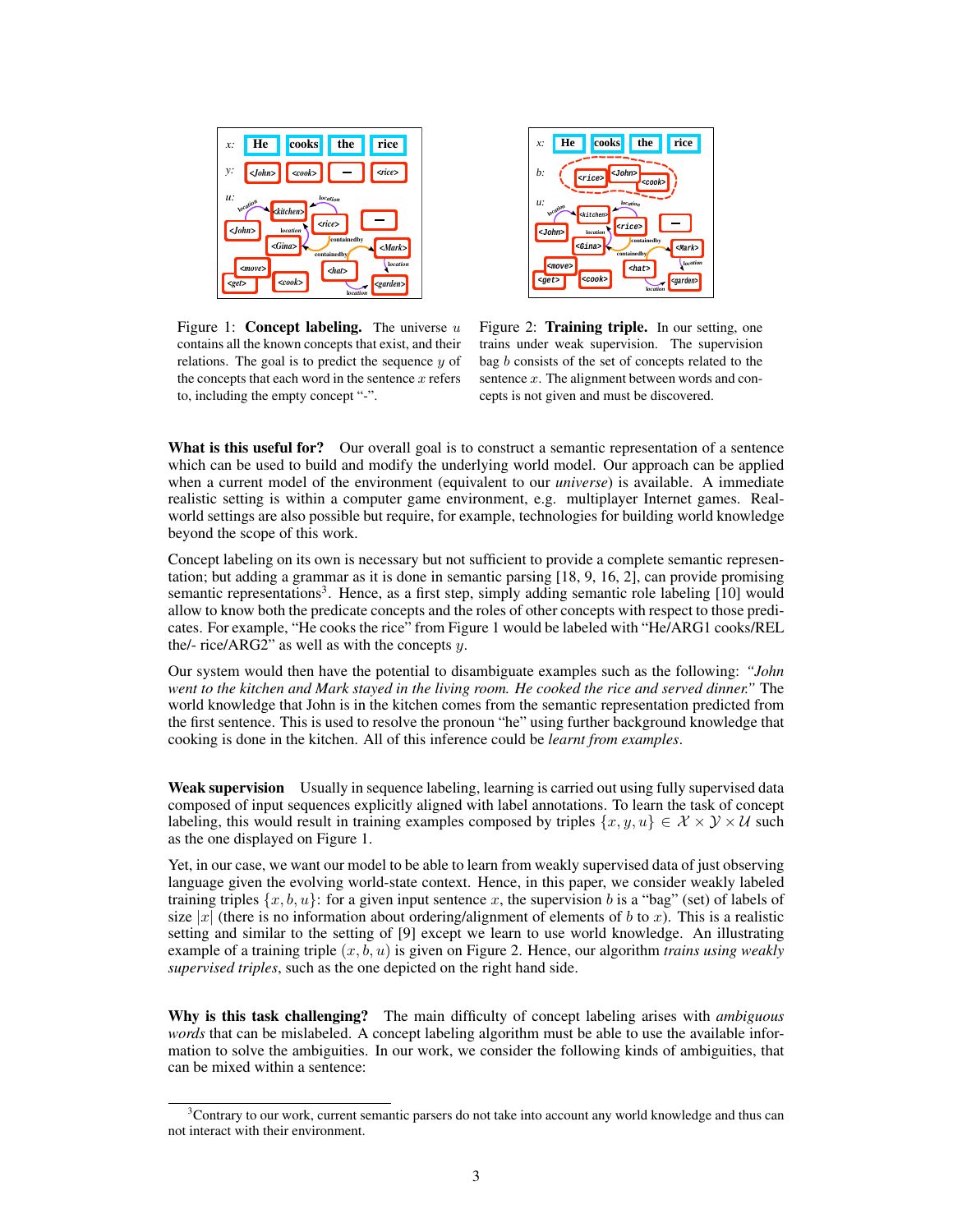

Figure 3: Inference scheme. Step 0 defines the task: find the concepts *y* given a sentence *x* and the current state of the *universe u*. For simplicity only relevant concepts and location relations are depicted. First, nonambiguous words are labeled in steps 1-3 (not shown). In step 4, to tag the ambiguous pronoun "he", the system has to combine two pieces of information: (1) *<rice>* and the unknown concept might share the same location, *<kitchen>*, and, (2) "he" only refers to a subset of concepts in *u* (the males).

- Location-based ambiguities that can be resolved by the locations of the concepts. Examples: "The father picked *it* up" or "*He* got the coat in the hall". Information about the location of the father, co-located objects and so on can improve the disambiguation.
- *•* Containedby-based ambiguities that can be resolved through knowledge of *containedby* relations as in "the *milk* in the closet" or "the *one* in the closet" where there are several cartons of milk (e.g. one in the fridge and one in the closet).
- *•* Category-based: A concept is identified in a sentence by an ambiguous term and the disambiguation can be resolved by using semantic categorization. Example: "*He* cooks the rice in the kitchen" where two persons, a male and a female, are in the kitchen.

The first two kinds of ambiguities require the algorithm to be able to *learn* rules based on its available universe knowledge. The last kind can be solved using linguistic information such as word gender or category. However, the necessary rules or linguistic information are *not* given as input features and again the algorithm has to *learn* to infer them. This is one of the main goals of our work.

Figure 3 describes the necessary steps for an algorithm to perform such disambiguation. Even for a simple sentence the procedure is rather complex and somehow requires "reasoning".

## 3 Learning Algorithm

Inference A straight-forward approach one could adopt to learn a function that maps from sentence  $x$  to concept sequence  $y$  given  $u$  is to consider a model of the form:

$$
y = f(x, u) = \operatorname{argmax}_{y'} g(x, y', u), \tag{1}
$$

where  $g(\cdot)$  returns a scalar that should be a large value when the output concepts  $y'$  are consistent with both the sentence  $x$  and the current state of the universe  $u$ . To find such a function, one can choose a family of functions  $g(\cdot)$  and pick the member which minimizes the error:  $L = \sum \ell(b, f(x, u))$  where the loss function  $\ell$  is 1 if *b* and the set containing the elements of  $f(x, u)$  differ, and 0 otherwise. However, one practical issue of this choice of algorithm is that the exhaustive search over all possible concepts in equation (1) could be rather slow.

The intuition in Figure 3 rather suggests us to use a greedy "order-free" inference process: we label the word we are most confident in (possibly the least ambiguous, which can be in any position in the sentence) and then use the known features of that concept to help label the remaining ones.

This is detailed in Algorithm 1. At each step, the set of output candidates  $S_t$  does not depend on the position in the sentence, one can label any thus far unlabeled word with a concept (line 3). The confidence-based choice is carried out with the function  $g(\cdot)$  (line 4), which is learnt to optimize the loss of interest *L*. Note that Algorithm 1 is quite efficient as it requires only  $|C| \times |x|^2$  computations of  $q(\cdot)$ , whereas solving (1) requires  $|\mathcal{C}|^{x}$  (and  $|\mathcal{C}| \gg |x|$ ).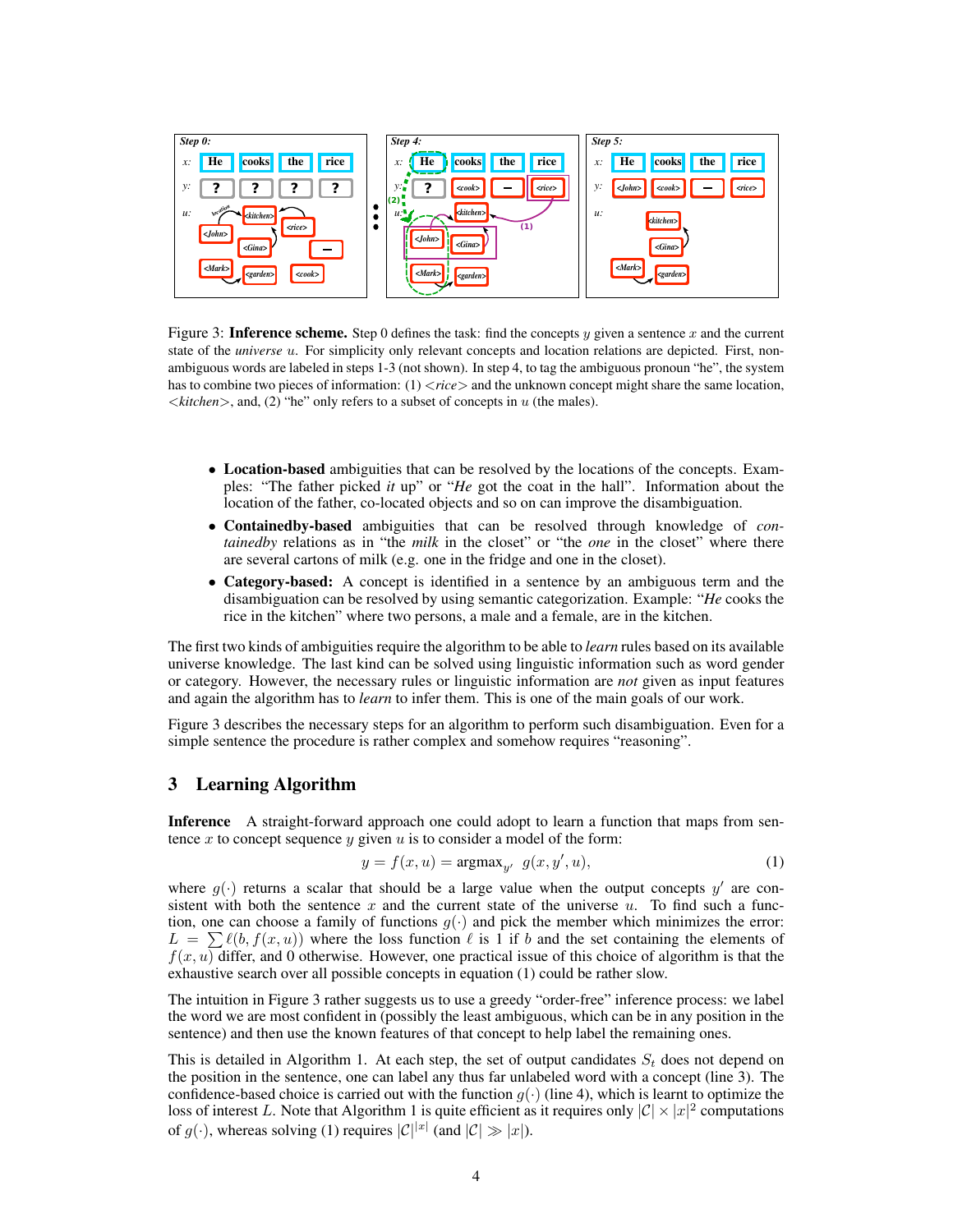**Algorithm 1** Order-free inference for a given input  $(x, u)$ 

- 1: Start with predictions  $\hat{y}_j^0 = \perp$ ,  $j = 1, \ldots, |x|$ , where  $\perp$  means *unlabeled*.
- 2: **while**  $t < |x|$  **do**<br>3: Increment  $t =$
- Increment  $t = t + 1$ .
- 4: Define  $S_t$ , the set of output candidates :  $S_t = \bigcup_{j: \ \hat{y}_j^{t-1} = \bot} \{y' \mid y'_j \in C \text{ and } \forall i \neq j, y'_i = \hat{y}_i^{t-1} \}$ .
- 5: Label greedily the concept with the highest score:  $\hat{y}^t = \argmax_{y' \in S_t} g(x, y', u)$ .
- 6: end while
- 7: Output the predicted sequence of concepts  $\hat{y}^{x}$ .

**Family of functions** Following [4], we chose a neural-network architecture for  $g(\cdot)$  because we expected the network to encode some of the linguistic information required to perform disambiguation (such as, "he" only refers to males, in the example of Figure 3). The actual form of  $g(\cdot)$  is:

$$
g(x, y, u) = \sum_{i=1}^{|x|} g_i(x, y_{-i}, u)^\top h(y_i, u)
$$
 (2)

where  $g_i(\cdot) \in \mathbb{R}^N$  is a "sliding window" representation of width *w* centered on the *i*<sup>th</sup> position in the sentence, *y*<sub>−*i*</sub> is the same as *y* except that the *i*<sup>th</sup> position  $(y_{-i})_i = \bot$ , and  $h(\cdot) \in \mathbb{R}^N$  is a linear mapping into the same space as  $g(\cdot)$ . We constrain  $||h(\perp, u)|| = 0$  so that as yet unlabeled outputs do not play a role. A less mathematical explanation of this model is as follows:  $g_i(\cdot)$  takes a window of the input sentence *and* previously labeled concepts centered around the *i th* word and embeds them into an *N* dimensional space.  $h(y_i, u)$  embeds the  $i<sup>th</sup>$  concept into the same space, where both mappings are *learnt*. The magnitude of their dot product in this space indicates how confident the model is that the  $i^{th}$  word, given its context, should be labeled with concept  $y_i$ . This representation is also useful from a computational point of view because  $g_i(\cdot)$  and  $h(\cdot)$  can be cached and reused in Algorithm 1, making inference fast.

 $g_i(\cdot)$  and  $h(\cdot)$  are simple two-layer linear neural networks in a similar spirit to [4]. The first layer of both are so-called "Lookup Tables". We represent each word  $W$  in the dictionary with a unique vector  $D(W) \in \mathbb{R}^d$  and every unique concept name *name*(*c*) also with a unique vector  $C(name(c)) \in \mathbb{R}^d$ , where we *learn these mappings*. No hand-crafted syntactic features are used.

To represent a concept *and* its relations we do something slightly more complicated. A particular concept *c* (e.g. an object in a particular location, or being held by a particular person) is expressed as the concatenation of the three unique concept name vectors:

$$
\bar{C}(c) = (C(name(c)), C(name(location(c))), C(name(containedby(c))))
$$
 (3)

In this way, the learning algorithm can take these *dynamic* relations into account, if they are relevant for the labeling task. Hence, the first layer of the network  $g_i(\cdot)$  outputs<sup>4</sup>:

$$
g_i^1(x, y_{-i}, u) = \left(D(x_{i-\frac{w-1}{2}}), \ldots, D(x_{i+\frac{w-1}{2}}), \bar{C}((y_{-i})_{i-\frac{w-1}{2}}), \ldots, \bar{C}((y_{-i})_{i+\frac{w-1}{2}})\right).
$$

The second layer is a linear layer that maps from this 4*wd* dimensional vector to the *N* dimensional output, i.e. overall we have the function (with  $W_g \in \mathbb{R}^{4wd \times N}$  and  $b_g \in \mathbb{R}^N$ ) :

$$
g_i(x, y_{-i}, u) = W_g g_i^1(x, y_{-i}, u) + b_g.
$$

Likewise,  $h(y_i, u)$  has a first layer which outputs  $\overline{C}(y_i)$ , followed by a linear layer mapping from this 3*d* dimensional vector to *N*, i.e. (with  $W_h \in \mathbb{R}^{3d \times N}$  and  $b_h \in \mathbb{R}^N$ )

$$
h(y_i, u) = W_h \overline{C}(y_i) + b_h.
$$

Overall, we chose a linear architecture that avoids strongly engineered features, assumes little prior knowledge about the mapping task in hand, but is powerful enough to capture many kinds of relations between words and concepts.

<sup>&</sup>lt;sup>4</sup>Padding must be used when indices are out of bounds.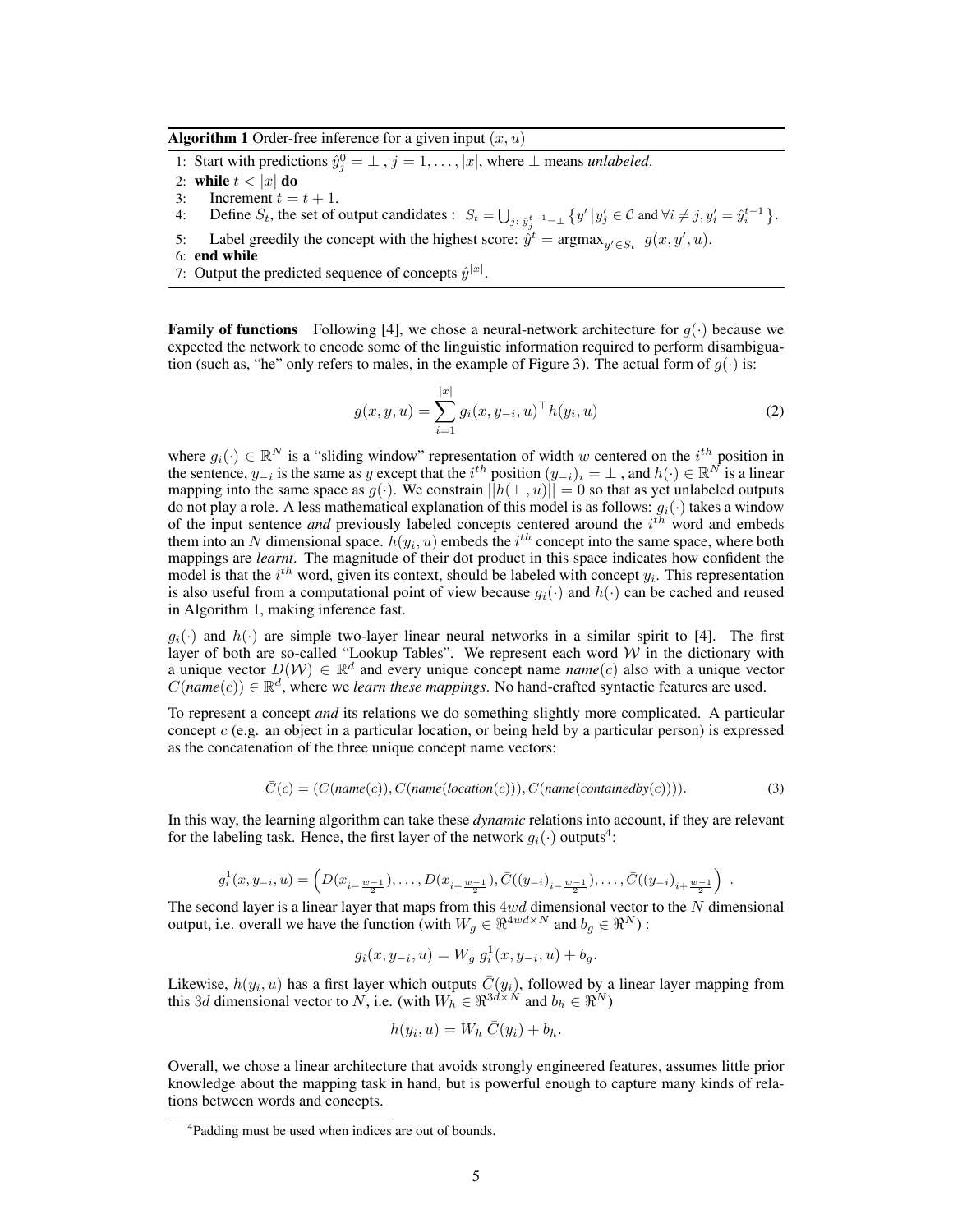LaSO-type training We train our system online by employing a variation on the LaSO (Learning As Search Optimization) training process [5]. LaSO's central idea is to mix training and inference in a single *learning for search* strategy. During training, we thus perform inference on each given triple (*x, b, u*) using a version of Algorithm 1 modified in two ways.

The first modification is the addition of an update step of the model parameters. At each round, we define the predicted labeling  $\hat{y}^t$  as *y*-good, compared to the supervision bag *b*, if either  $\hat{y}_i^t \in b$  or  $\hat{y}_i^t = \perp$  for all *i* (all the words are either unlabeled or labeled with an element of bag). As soon as  $\hat{y}^t$  is no longer *y*-good, the model is updated with a stochastic gradient step, similar to the "early update" of [3], to satisfy the ranking constraints:

$$
\forall i: \hat{y}_i^{t-1} = \bot \ , \ \forall c \in b, \ \ g(x, \hat{y}_{+(i,c)}^{t-1}, u) > g(x, \hat{y}^t, u) \tag{4}
$$

where  $\hat{y}_{+(i,c)}^{t-1}$  is a vector which is the same as  $\hat{y}^{t-1}$  except its  $i^{th}$  element is set to the concept *c*. Intuitively, if a label prediction for the word  $x_j$  in position *j* does not belong to the bag *b* then we require any prediction that *does* belong to it to be ranked above this incorrect prediction. When all such constraints are satisfied, the correct bags are predicted.

The second modification concerns the management of the supervision bag *b*: after a concept *c* from *b* has been picked, we remove it from the bag. Otherwise the same element could be picked again and again, resulting in an output sequence that does not violate the constraints (4).

Why does this work? Consider again the example "He cooks the rice" in Figure 3. We cannot resolve the first word in the sentence "He" with the true concept label *<John>* until we know that "rice" corresponds to the concept *<rice>* which we know is located in the kitchen, as is John, thereby making him the most likely referent. This is why we choose to label words with concepts in an order independent of the position in the sentence in Algorithm 1 because simply label from left to right does not work. The algorithm has to learn which word to label first, and presumably, it labels the least ambiguous words first. This is what we have observed experimentally. Once *<rice>* has been identified, its features including its location will influence the function  $g(x, y, u)$  and the word "He" is more easily disambiguated. Simultaneously, our method must learn the *N* dimensional representations  $q_i(\cdot)$  and  $h(\cdot)$  such that "He" matches with  $\langle John \rangle$  rather than  $\langle Gina \rangle$ , i.e. equation (2) is a larger value. This should happen because during training *<John>* and "He" often co-occur. This concludes the disambiguation.

Note that our system can learn the general principle that two things that are in the same place are more likely to be referred to in the same sentence, and does not have to re-learn that for all possible places and things. In general, our model can resolve many kinds of ambiguities, both from syntax, semantics, or a combination, for example all the cases given in Section 2. Furthermore, the LaSOtype training based on the constraints (4) can implicitly learn the alignment between words and concepts, even though it is never given.

## 4 Experiments

#### 4.1 RoboCup Commentaries

Before using any world knowledge, we wanted to assess that our algorithm was able to be trained under weak supervision on natural language. Hence we tested it on the RoboCup commentary dataset<sup>5</sup>. This data contains human commentaries on football simulations over four games labeled with semantic descriptions of actions: passes, offside, penalties, ... along with the players involved. We treated each semantic description as a "bag" of concepts for weak supervision. We trained on one match and tested on the other three, averaging over all four possible splits.

As in [2], we report the "matching" score: each input commentary is associated with several actions, we measure how often the system retrieve the correct one. We tackled this in two successive steps: (1) a bag of labels is predicted using Algorithm 1, (2) we choose to match to the bag from the set of actions that has the highest cosine similarity with the prediction. Our system achieves an F1 score of 0.669. Previously reported methods from [2] Krisper (0.645 F1) and Wasper-Gen (0.65 F1) achieve similar results (random matching yields 0.465 F1). Results on this benchmark clearly indicate that our method can handle both weak supervision and natural language sentences.

<sup>5</sup> see [2] or http://www.cs.utexas.edu/˜ml/clamp/sportscasting/#data for details.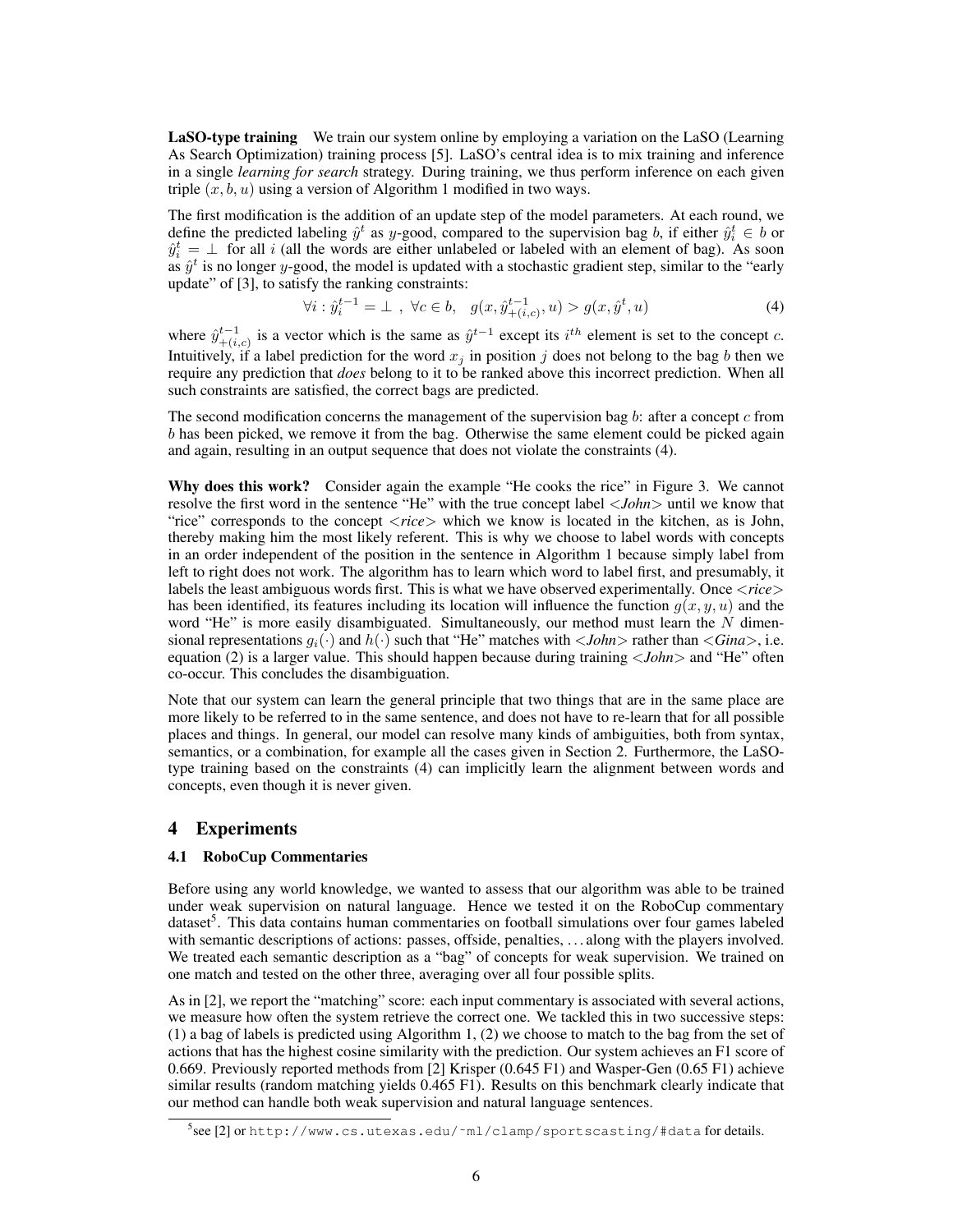| Method                | Supervision | Features               | Train Err | Test Err |
|-----------------------|-------------|------------------------|-----------|----------|
| $\text{SVM}_{struct}$ | strong      | $x + u$ (loc, contain) | 18.68%    | 23.57%   |
| $NN_{LR}$             | strong      | $x + u$ (loc, contain) | 5.42%     | 5.75%    |
| $NN_{OF}$             | strong      | $\boldsymbol{x}$       | 32.50%    | 35.87%   |
| $NN_{OF}$             | strong      | $x + u$ (loc, contain) | $0.0\%$   | $0.11\%$ |
| $NN_{OF}$             | weak        | $x + u$ (loc, contain) | $0.64\%$  | $0.72\%$ |

Table 1: **Simulation results.** We compare our order-free neural network using world knowledge and weak supervision (line 5) to *strongly* supervised variants (line 1-4). A strong supervision provides training examples in which words and concepts are aligned.

#### 4.2 Simulated World

Simulation RoboCup sentences do not involve any lexical ambiguity. To evaluate the ability of our method to use world knowledge to perform disambiguation, we thus created a simulation.

To conduct experiments on an environment with a reasonably large size we built the following artificial universe designed to simulate a house interior. It contains 58 concepts: 15 verbs (*<move>,* <get>, <give>,...) along with 10 actors (<John>, <dog>,...), 15 small objects (<water>, *<chocolate>, <doll>,...*), 6 rooms (*<kitchen>,. . .*) and 12 pieces of furniture (*<couch>*, . . . ). We define the set of describing words for each concept to contain at least two terms: an ambiguous one (using a pronoun) and a unique one. 75 words are used for generating sentences  $x \in \mathcal{X}$ . The simulation generates actions in the world along with sentences that describe them using a simple grammar. For example a simulation step could produce the results:

- 1. The event *<move>*(*<Gina>*, *<hall>*) is picked.
- 2. Generate the training sample  $(x, b, u)$  = ("she goes from the bedroom to the hall", *{<hall>,<Gina>,<bedroom>,<move>}*, *u*).
- 3. Modify (update) *u* with *location*(*<Gina>*) = *<hall>*.

The simulation code can generate sentences like "he sits on the chair", "she goes from the bedroom to the kitchen" or "the brother gives it to his sister". For our experiments we record 50,000 triples  $(x, y, u)$  for training and 20,000 for testing. Around 55% of sentences contain lexical ambiguities.

Algorithms We compare several models. Firstly, we evaluate our "order-free" neural network based algorithm presented in Section 3 ( $NN<sub>OF</sub>$  using  $x + u$ ) trained with two kinds of supervision: our realistic weak setting using a bag and the *strong* setting for which words-concepts alignments are given. We also train a model with strong supervision but no access to the *universe* (NN*OF* using *x*). The models *with* world knowledge have access to the *location* and *containedby* features of all concepts in the universe. For the model *without* world knowledge we remove the  $C(name(location(c)))$ and  $C(name(containedby(c)))$  features from the concept representation in equation (3) and are left with a pure tagging task, no different to tasks like named entity recognition.

Finally, we compare our weakly trained model to two more strongly supervised methods: a greedy left-to-right labeling NN (NN*LR*) and a structured output SVM [14] (SVM*struct*). For the SVM, the features from the world model are used as additional input features and Viterbi is used to decode the outputs. Only a linear model was used due to the infeasibility of training non-linear ones (all the NNs are linear). In all experiments we used word and concept dimension  $d = 20$ ,  $q(\cdot)$  and  $h(\cdot)$  have dimension  $N = 200$ , a sliding window width of  $w = 13$  (i.e., 6 words on either side of a central word), and we chose the learning rate that minimized the training error as described in Section 3.

Results The results are given in Table 1. The error rates express the proportion of predicted sequences with *at least one* incorrect tag. Our model (NN<sub>OF</sub>) learns to use world knowledge to disambiguate on this task: it obtains a test error close to 0% with this knowledge, and around 35% error without. It is worth noting that training under weak supervision (line 5) does not degrade accuracy: the same model using the less realistic strong setting (line 4) is only slightly better.

Confirming our intuitions about the inference (as in Figure 3), the comparison with other algorithms highlights the following points: (i) order-free labeling of concepts is important compared to more